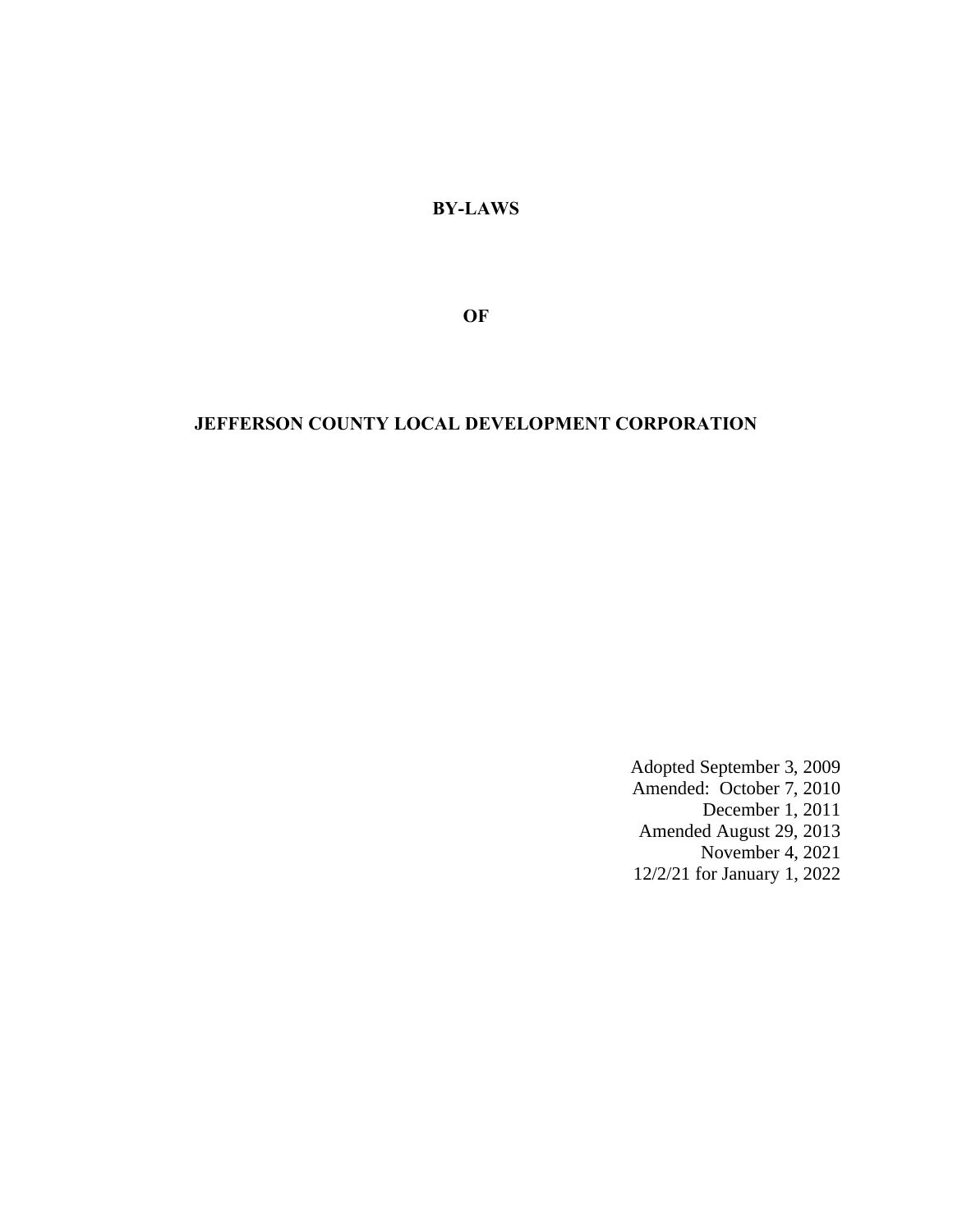# **TABLE OF CONTENTS**

| SECTION 2. - NUMBER, ELECTION AND TERM OF DIRECTORS 4          |  |
|----------------------------------------------------------------|--|
|                                                                |  |
| SECTION 4. - NEWLY CREATED DIRECTORSHIPS AND VACANCIES4        |  |
|                                                                |  |
|                                                                |  |
|                                                                |  |
|                                                                |  |
|                                                                |  |
|                                                                |  |
| SECTION 11. - PERSONAL ATTENDANCE BY CONFERENCE COMMUNICATIONS |  |
|                                                                |  |
|                                                                |  |
|                                                                |  |
|                                                                |  |
|                                                                |  |
|                                                                |  |
|                                                                |  |
|                                                                |  |
|                                                                |  |
|                                                                |  |
|                                                                |  |
|                                                                |  |
|                                                                |  |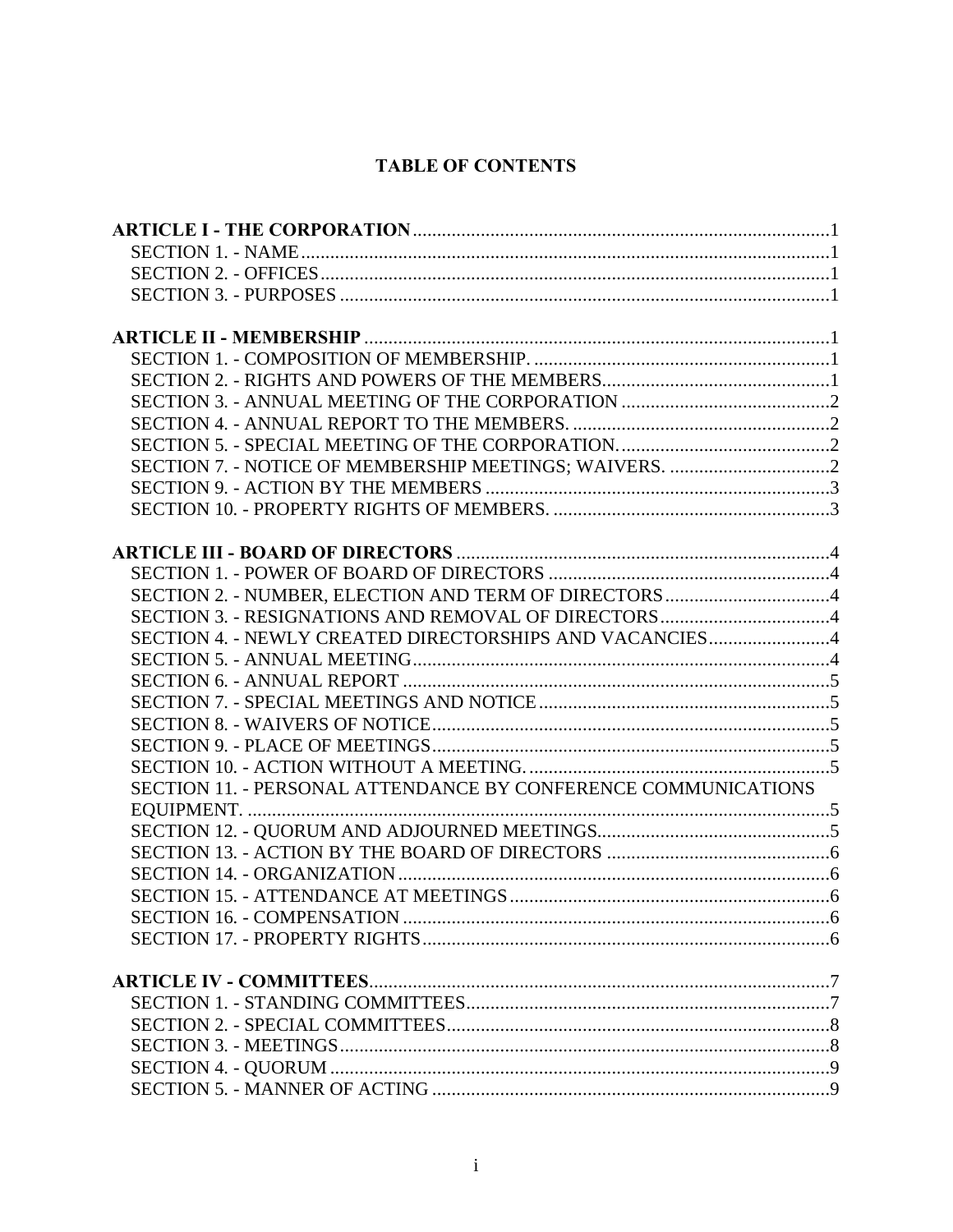| <b>ARTICLE VI - CONTRACTS, CHECKS, DRAFTS AND BANK ACCOUNTS11</b> |  |
|-------------------------------------------------------------------|--|
|                                                                   |  |
|                                                                   |  |
|                                                                   |  |
|                                                                   |  |
|                                                                   |  |
|                                                                   |  |
|                                                                   |  |
|                                                                   |  |
|                                                                   |  |
|                                                                   |  |
|                                                                   |  |
|                                                                   |  |
|                                                                   |  |
|                                                                   |  |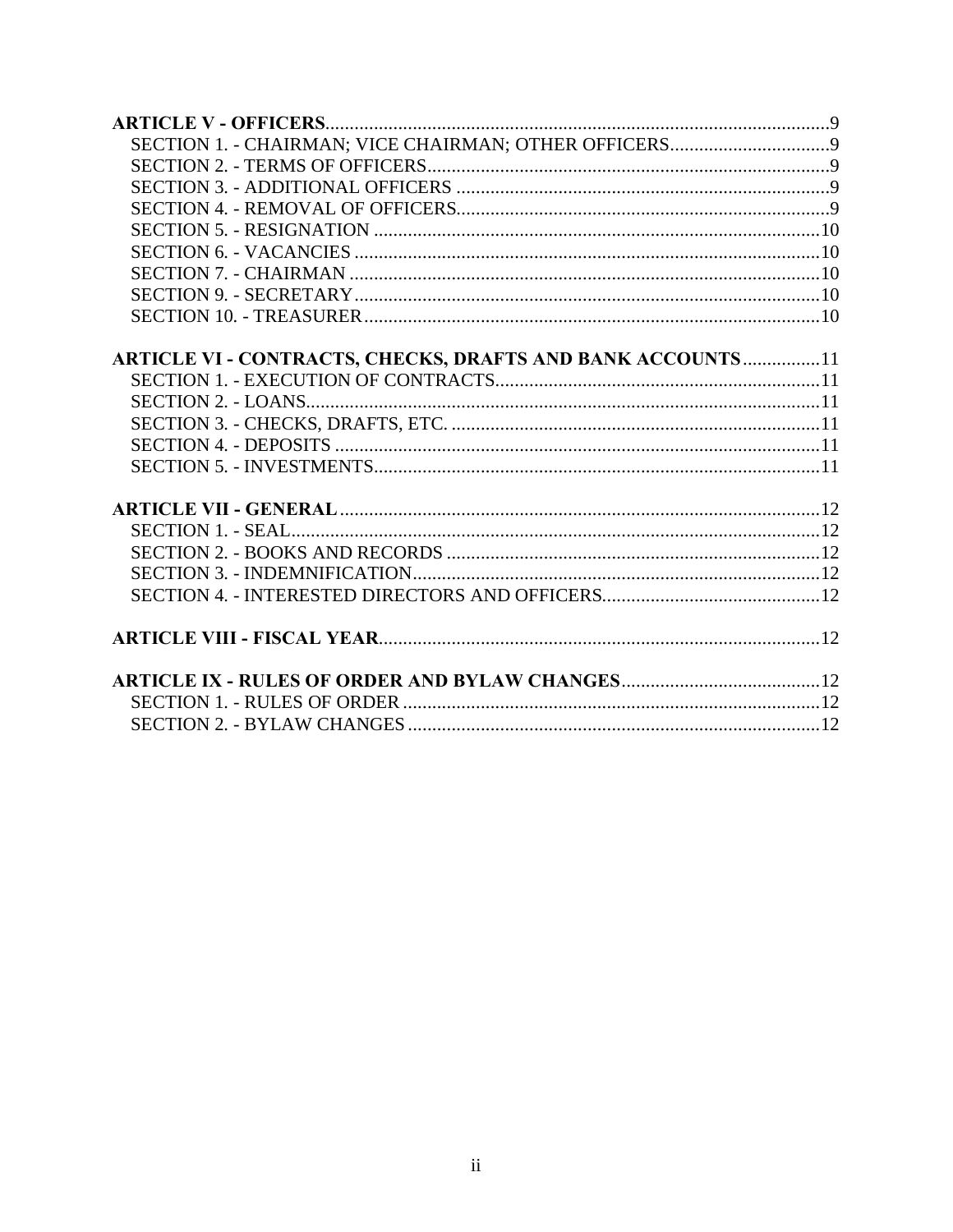#### **BY-LAWS**

### **OF**

# **JEFFERSON COUNTY LOCAL DEVELOPMENT CORPORATION**

### **ARTICLE I - THE CORPORATION**

### SECTION 1. - NAME.

The Corporation shall be known as  $\tilde{o}$ Jefferson County Local Development Corporation. $\ddot{o}$ 

# SECTION 2. - OFFICES.

The principal office of the Corporation shall be located within the Offices of the Jefferson County Industrial Development Agency (the  $\tilde{o}$ Agency $\tilde{o}$ ) in the City of Watertown, New York. The Corporation may also have offices at such other places within the State of New York as the Board of Directors may from time to time determine or the activities of the Corporation may require.

# SECTION 3. - PURPOSES.

The Corporation shall have such purposes as are now or hereafter set forth in its Certificate of Incorporation.

# <span id="page-3-6"></span><span id="page-3-5"></span><span id="page-3-4"></span><span id="page-3-3"></span><span id="page-3-2"></span><span id="page-3-1"></span><span id="page-3-0"></span>**ARTICLE II - MEMBERSHIP**

#### SECTION 1. - COMPOSITION OF MEMBERSHIP.

The initial Member of the Corporation shall be the Jefferson County Industrial Development Agency (the  $\tilde{o}$ Agency $\tilde{o}$ ), a public benefit corporation of the State of New York whose members shall serve as the Directors of the Corporation, ex officio, provided, however, that such Directors shall not be the same persons as the Chief Executive Officer ( $\delta$ CEO $\ddot{o}$ ) or the Chief Financial Officer ( $\tilde{O}$ CFO $\tilde{O}$ ) of the Corporation.

#### SECTION 2. - RIGHTS AND POWERS OF THE MEMBERS.

The Members shall have and exercise all the rights and powers of corporate membership created by the laws of the State of New York, the Certificate of Incorporation and the By-laws of the Corporation.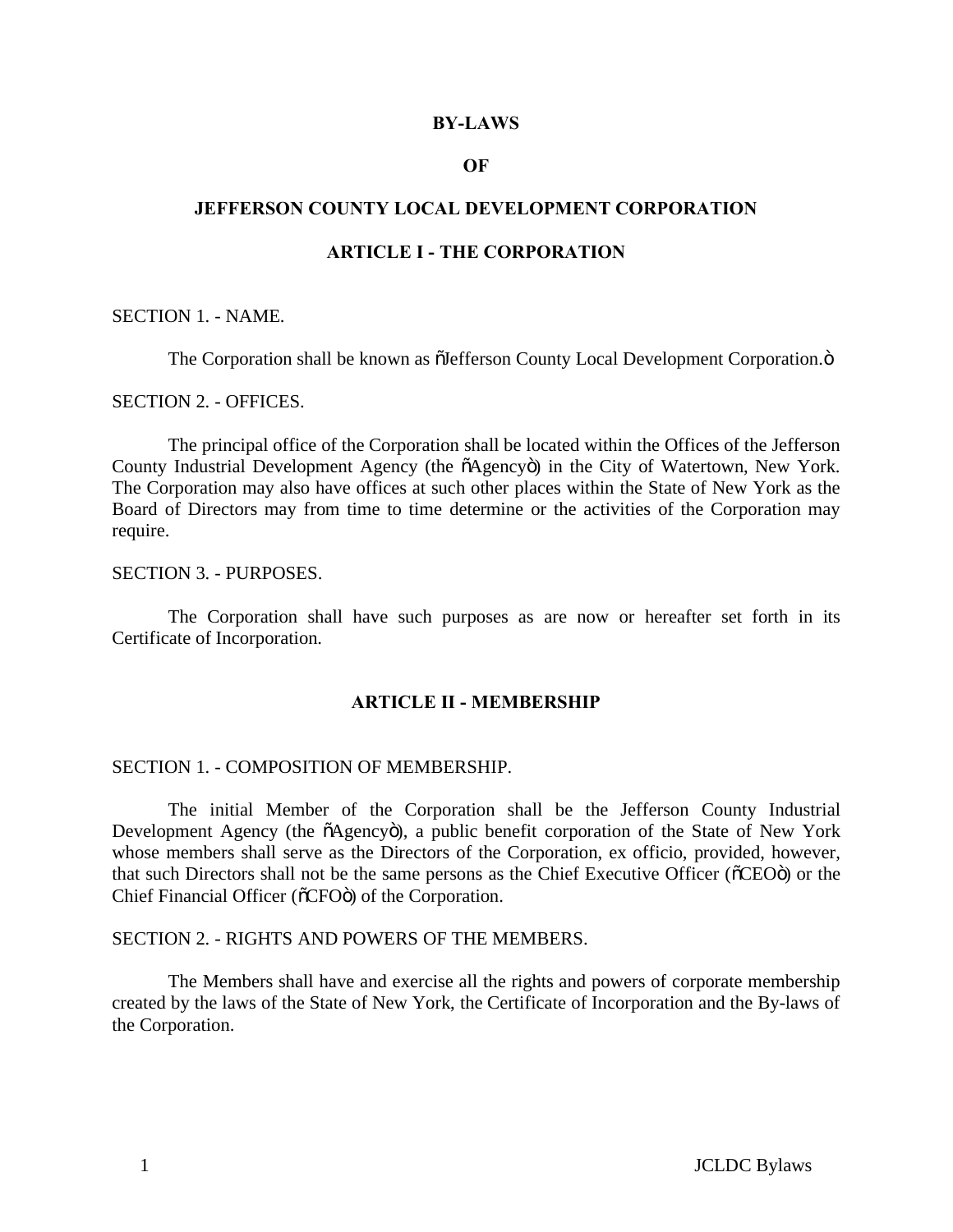# SECTION 3. - ANNUAL MEETING OF THE CORPORATION.

The Members shall hold an annual meeting of the Corporation within six months after the end of each fiscal year at a convenient time and place designated by the Members. At the annual meeting, the Members shall appoint Directors for positions where a new directorship is created or the term of a Director has expired, receive the annual report and transact such other business as may properly come before the meeting; provided, however, that that such Directors shall not be the same persons as the CEO or the CFO of the Corporation.

# SECTION 4. - ANNUAL REPORT TO THE MEMBERS.

At the annual meeting of the Corporation, the CEO and the CFO of the Corporation shall present an annual report showing in appropriate detail the following information:

(a) A complete verified or audited financial statement of the Corporation for the fiscal year immediately preceding the date of the report showing the assets and liabilities, principal changes in assets and liabilities, revenue, receipts, expenses and disbursements of the Corporation; and

(b) A summary of the activities of the Corporation during the preceding year.

<span id="page-4-3"></span><span id="page-4-2"></span><span id="page-4-1"></span><span id="page-4-0"></span>The annual report shall be filed with the minutes of the annual meeting.

# SECTION 5. - SPECIAL MEETING OF THE CORPORATION.

Special meetings of the Corporation may be called at any time by the Chairman and shall be called by the Secretary within fourteen (14) days of receipt of a written request from ten percent (10%) or more of the Members. Such request shall state the purpose or purposes for the proposed meeting. Business transacted at a special meeting shall be confined to the purposes stated in the notice of such meeting.

# SECTION 6. - PLACE OF MEETINGS; ORGANIZATION.

All membership meetings shall be held at the principal office of the Corporation or at such other convenient location as may be determined by the Members of the Corporation. At each membership meeting, the Chairman, or, in his or her absence, the chairperson chosen by a majority of the Members present, shall preside. The Secretary, or in his or her absence, a person chosen by a majority of the Members present, shall keep complete and accurate minutes of the meeting.

### SECTION 7. - NOTICE OF MEMBERSHIP MEETINGS; WAIVERS.

(a) Notice of each membership meeting shall state the purpose or purposes for which the meeting is called, the place, date and time of the meeting and, unless it is the annual meeting, shall indicate that it is being issued by or at the direction of the person or persons calling the meeting. Such notice shall be given either personally or by mail to each Member not less than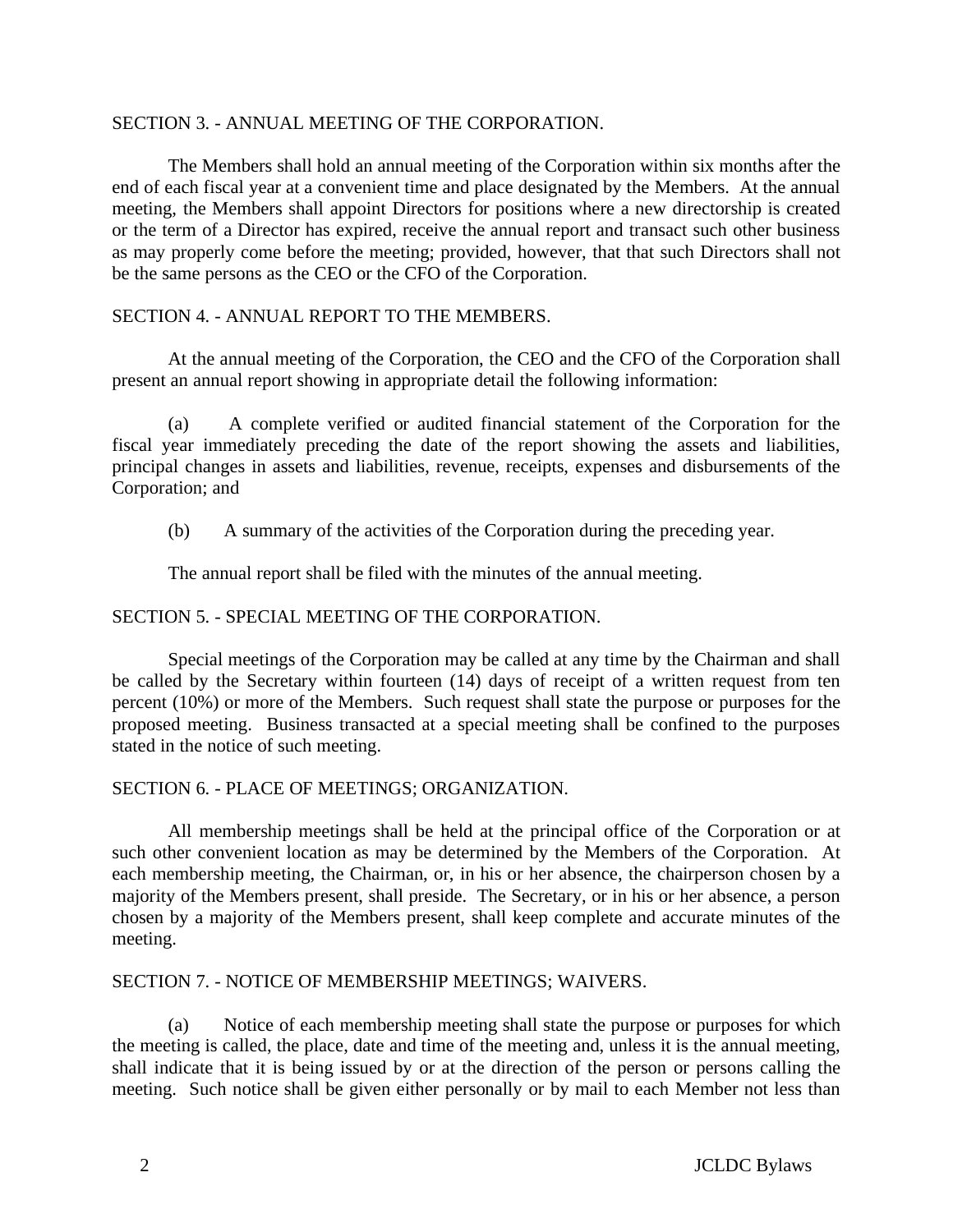ten (10) nor more than fifty (50) days before the date of the meeting. If mailed, the notice is given when deposited in the United States mail, with postage thereon prepaid, directed to a Member at his or her address as it appears on the record of Members or, if he or she shall have filed with the Secretary a written request that notices be mailed to some other address, then directed to such other address.

(b) Formal notice of meeting need not be given to a Member if he or she executes a waiver of notice, either before or after the meeting. The attendance of a Member at a meeting, without protesting prior to the conclusion of the meeting the lack of notice of such meeting, shall constitute a waiver of notice.

# SECTION 8. - QUORUM OF MEMBERS.

(a) The presence of at least a majority of the Members shall constitute a quorum for the transaction of business at any annual or special membership meeting.

(b) A majority of the Members present at a meeting, whether or not a quorum is present, may adjourn any membership meeting to another time and place. Notice of the time and place of holding an adjourned meeting need not be given to absent Members if the time and place is announced at the meeting adjourned.

# SECTION 9. - ACTION BY THE MEMBERS.

(a) Each Member shall be entitled to one vote on each matter properly submitted to the Members for action at any meeting of the Members. Unless otherwise required by law or these Bylaws, the vote of the majority of Members present at the time of a vote at a duly convened meeting, provided a quorum is then present, shall be the act of the Members.

<span id="page-5-1"></span><span id="page-5-0"></span>(b) Every Member entitled to vote at a meeting of Members may authorize another person or persons to act for him or her by proxy. Every proxy must be signed by the Member or the Member's attorney-in-fact. No proxy shall be valid after the expiration of eleven (11) months from the date thereof unless otherwise provided in the proxy. Every proxy shall be revocable at the pleasure of the Member executing it, except as otherwise provided by law.

# SECTION 10. - PROPERTY RIGHTS OF MEMBERS.

The Members shall not have any right or interests in or to the property or assets of the Corporation.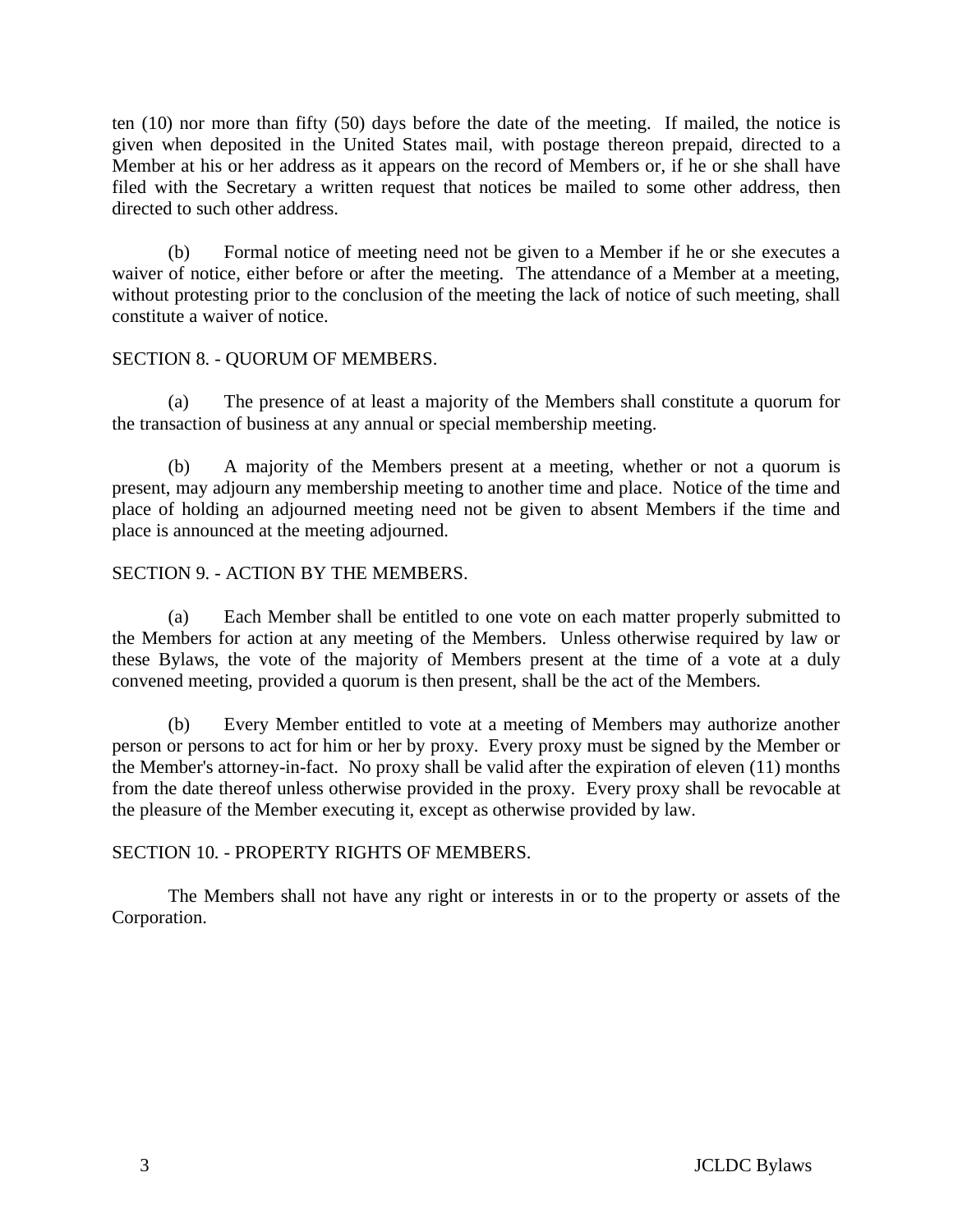# **ARTICLE III - BOARD OF DIRECTORS**

# SECTION 1. - POWER OF BOARD OF DIRECTORS.

The Corporation shall be managed by its Board of Directors, which shall establish all general policies governing its operations.

# SECTION 2. - NUMBER, ELECTION AND TERM OF DIRECTORS.

(a) The number of Directors shall be no less than seven but no more than eleven, with seven of such Directors being comprised of the members of the Agency, who are appointed from time to time by the County, and up to an additional four Directors who shall be appointed by the Agency for terms of five years each. The Voting Directors shall exercise all rights of Directors as described herein and in the Certificate of Incorporation or any applicable resolution.

(b) Voting Directors shall be eligible to serve an unlimited number of consecutive terms.

<span id="page-6-4"></span><span id="page-6-3"></span><span id="page-6-2"></span><span id="page-6-1"></span><span id="page-6-0"></span>(d) Neither the CEO nor the CFO shall serve as Directors of the Corporation.

# SECTION 3. - RESIGNATIONS AND REMOVAL OF DIRECTORS.

(a) Any Director of the Corporation may resign at any time by giving written notice to the Chairman or the Secretary. The resignation by or removal of a member of the Agency from the Agency board shall have the effect of resignation or removal of that Director of the Corporation. Any such resignation shall take effect at the time specified therein or, if no time is specified, then on delivery. Acceptance of the resignation shall not be necessary to make it effective.

(b) Any Director may be removed from the Board with or without cause by the affirmative vote of the Members.

### <span id="page-6-5"></span>SECTION 4. - NEWLY CREATED DIRECTORSHIPS AND VACANCIES.

Newly created directorships resulting from an increase in the number of directors, and vacancies occurring for any reason, shall be filled by the Members as soon as practicable but in no event later than sixty (60) days after the increase or vacancy occurs. A Director elected to fill a vacancy caused by resignation, death, disability or removal shall hold office for the unexpired term of his or her predecessor in office and until a successor is elected and takes office.

# SECTION 5. - ANNUAL MEETING.

The annual meeting of the Board of Directors shall be held after the annual meeting of the Corporation described in Article II, Section 3 above at a convenient time and location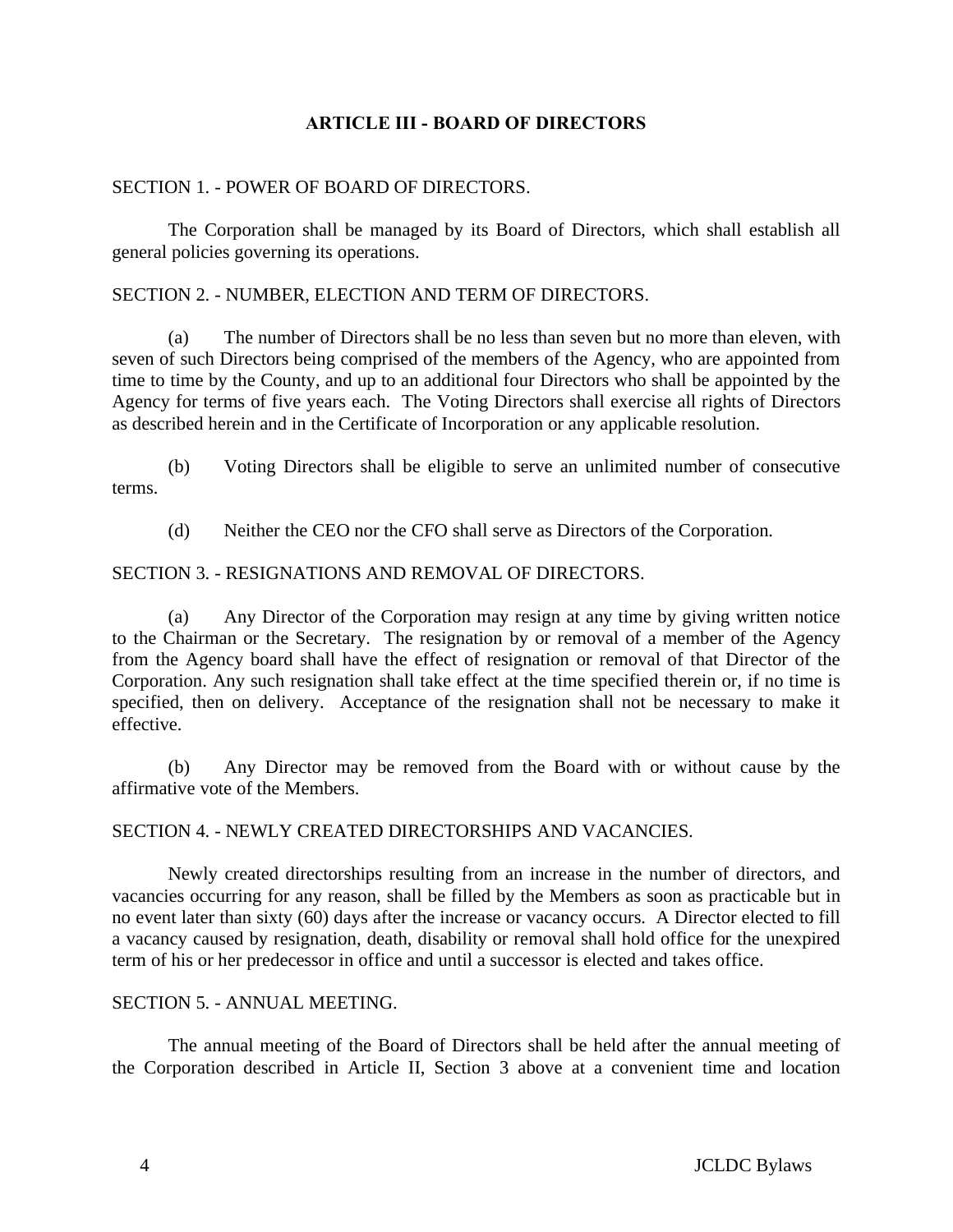designated by the Board. Written notice of the annual meeting shall be mailed or delivered to each voting Director of the Corporation prior to the meeting.

### SECTION 6. - ANNUAL REPORT.

The Chairman and the Treasurer shall present at the annual meeting of the Board of Directors a copy of the annual report described in Article II, Section 4 above.

# SECTION 7. - SPECIAL MEETINGS AND NOTICE.

Special meetings of the Board of Directors may be called at any time by the Chairman or any other officer of the Corporation. Written notice shall be mailed or delivered to each voting Director of the Corporation prior to the meeting. Said notice shall state the purposes, time and place of the special meeting and that no business other than that specified in the notice may be transacted.

#### SECTION 8. - WAIVERS OF NOTICE.

Notice of a meeting need not be given to any voting Director who submits a signed waiver of notice whether before or after the meeting, or who attends the meeting without protesting, prior thereto or at its commencement, the lack of notice to him or her.

#### SECTION 9. - PLACE OF MEETINGS.

<span id="page-7-6"></span>The Board of Directors may hold its meetings at such place or places within or outside the State of New York as the voting Directors may from time to time by resolution determine.

#### <span id="page-7-1"></span>SECTION 10. 6 OPEN MEETINGS

<span id="page-7-5"></span>To the extent required by law, the Corporation shall comply with the Open Meetings Law of the State of New York, as set forth within Article 7 of the Public Officers Law.

### <span id="page-7-3"></span><span id="page-7-2"></span>SECTION 11. 6 FREEDOM OF INFORMATION

<span id="page-7-4"></span><span id="page-7-0"></span>To the extent required by law, the Corporation shall comply with the Freedom of Information Law of the State of New York, as set forth within Article 6 of the Public Officers Law.

### SECTION 12. - QUORUM AND ADJOURNED MEETINGS.

(a) A majority of the entire Board of voting Directors shall constitute a quorum for the transaction of business at meetings of the Board. When a quorum is once present to organize a meeting, it shall not be broken by the subsequent withdrawal of any Director(s).

(b) A majority of the voting Directors present, whether or not a quorum is present, may adjourn any Board meeting to another time and place. If a quorum is present at the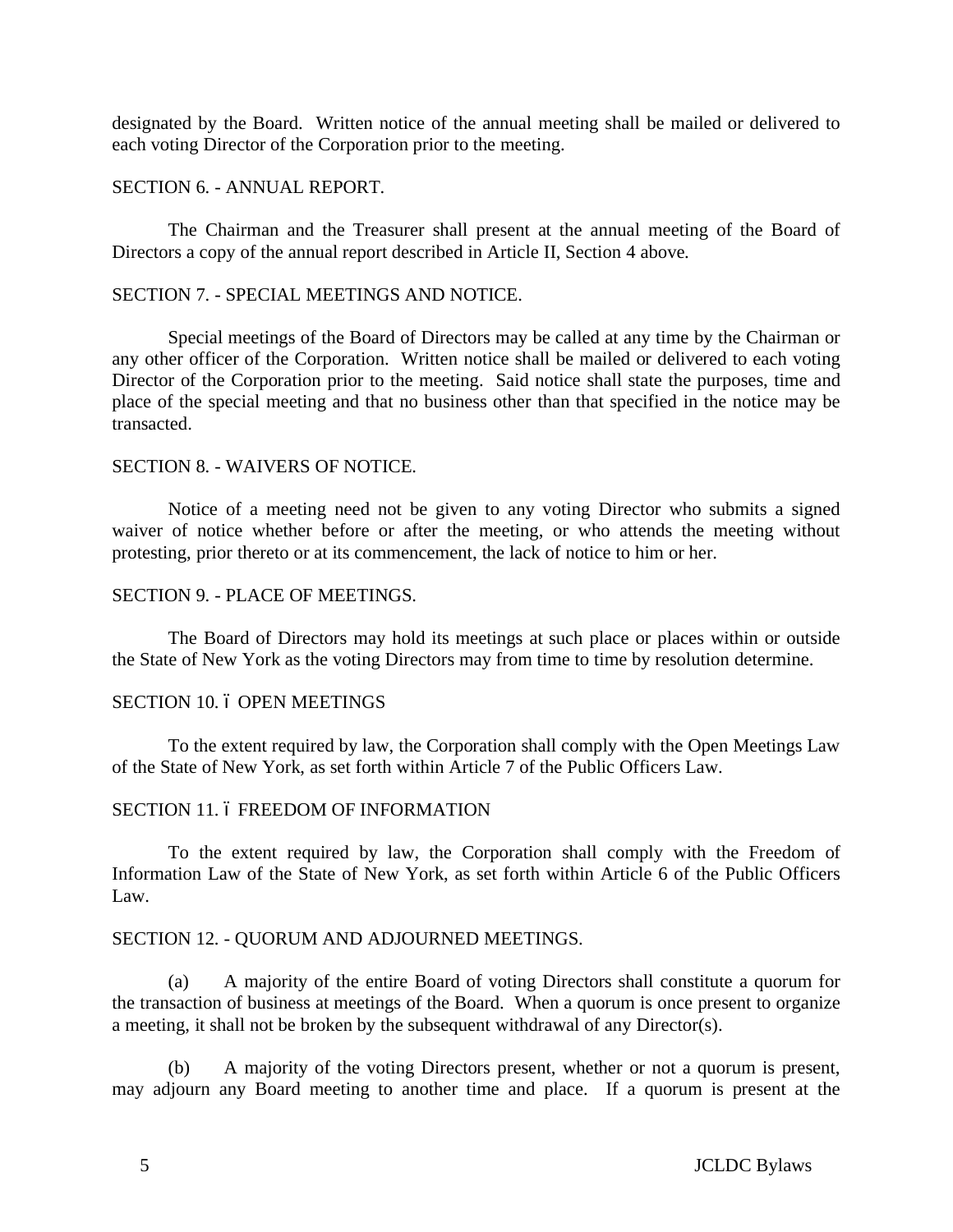adjourned meeting, any business may be transacted that might have been transacted on the original date of the meeting. Notice of the adjourned meeting shall be given to all voting Directors.

(c) Any one or more directors may participate in a meeting of the Board by means of a conference telephone or similar means of communication equipment allowing all persons participating in the meeting to hear each other at the same time. Participation by such means shall constitute presence in person at the meeting.

#### SECTION 13. - ACTION BY THE BOARD OF DIRECTORS.

Any corporate action to be taken by the Board of Directors means action at a meeting of the Board. Each voting Director shall have one vote regarding any corporate action to be taken by the Board. Except as otherwise provided by law or these By-laws, the vote of a majority of the voting Directors present at the time of the vote at a duly convened meeting at which a quorum is present shall be the act of the Board of Directors. All references to actions of the Board of Directors herein and in the Certificate of Incorporation shall mean the affirmative vote of a majority of the voting Directors present at the time of the vote at a duly convened meeting at which a quorum is present.

### SECTION 14. - ORGANIZATION.

<span id="page-8-0"></span>At each Annual Meeting of the Board of Directors, a Chairman, Vice Chairman, Treasurer and Secretary of the Corporation shall be chosen by a majority of the voting Directors present. The Chairman or his or her designated Director shall preside at all meetings of the Corporation<sub>os</sub> Board of Directors. The Secretary, or, in his or her absence, a person chosen by a majority of the voting Directors present, shall keep complete and accurate minutes of the meeting.

### <span id="page-8-2"></span>SECTION 15. - ATTENDANCE AT MEETINGS.

Attendance at each meeting of the Board shall be recorded by the Secretary in the minutes thereof.

### <span id="page-8-4"></span><span id="page-8-3"></span><span id="page-8-1"></span>SECTION 16. - COMPENSATION.

The Directors shall serve without compensation. All Directors may be reimbursed for reasonable expenses incurred in the performance of corporate duties.

### SECTION 17. - PROPERTY RIGHTS.

No Director of the corporation shall, by reason of that position, have any rights to or interest in the property or assets of the Corporation.

# SECTION 18. - CORPORATE COMPLIANCE.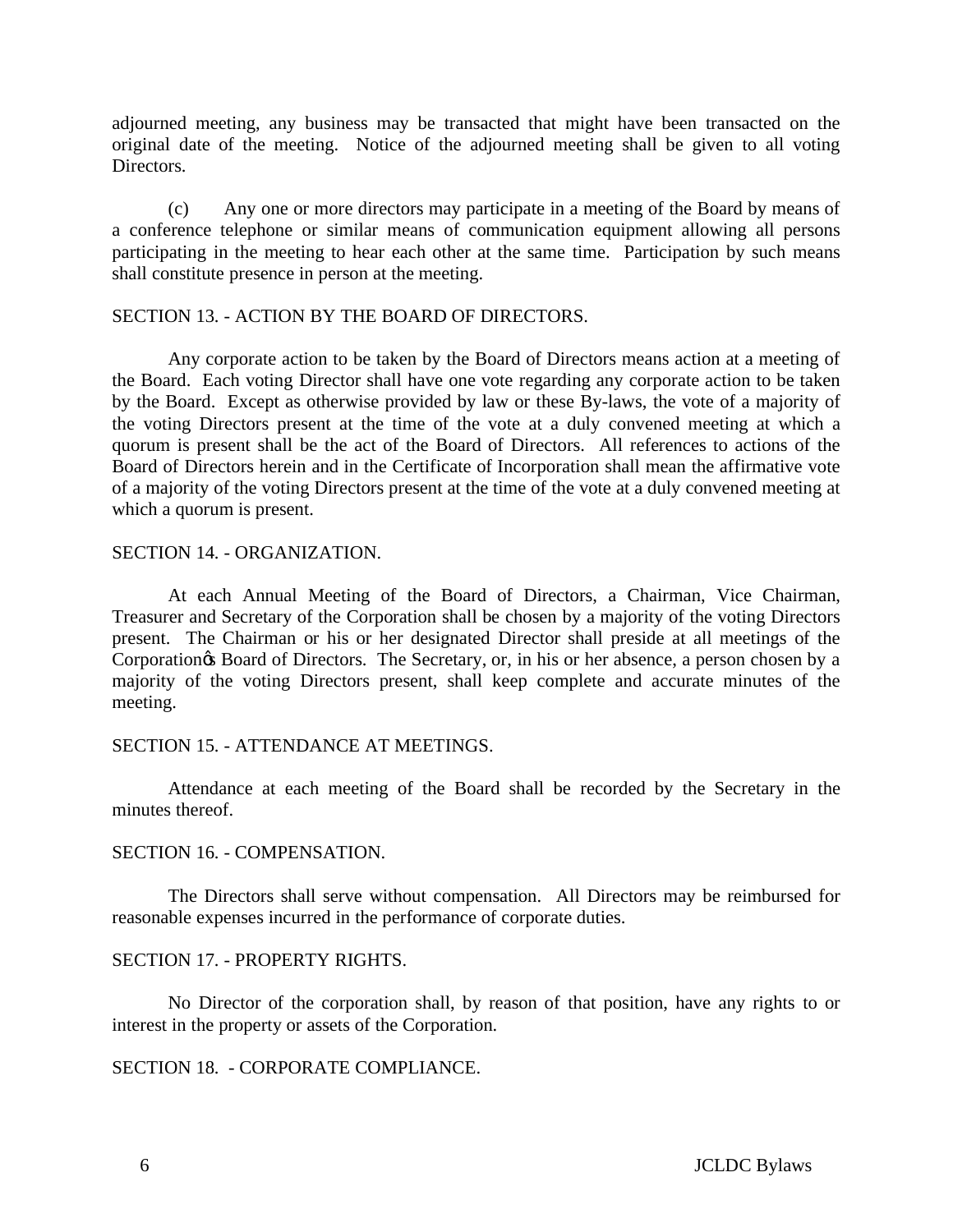The Corporation shall comply in all respects with applicable provisions of the Public Authorities Accountability Act of 2005 ( $\delta$ PAAA $\ddot{o}$ ) and the Public Authority Reform Act of 2009  $(\tilde{\Omega}PARA\ddot{\Omega})$ .

### SECTION 19. - CODE OF ETHICS; CONFLICT OF INTEREST.

The Corporation shall adopt and maintain a code of ethics and conflict of interest policy that are applicable to members, officers and employees pursuant to Article 18 of the GML, and that at a minimum, includes the standards established in Section 74 of the Public Officers Law.

#### SECTION 20. - ADMINISTRATIVE POLICIES.

The Corporation shall establish policies regarding: investments, travel, property acquisition and disposition, procurement, and, defense and indemnification, and such other policies as determined necessary or desirable by the Board of Directors from time to time.

# SECTION 21. - BOARD TRAINING.

In accordance with PAAA, Directors of the Corporation must participate in state approved training regarding their legal, fiduciary, financial and ethical responsibilities within one year of appointment.

### <span id="page-9-1"></span><span id="page-9-0"></span>**ARTICLE IV - COMMITTEES**

### SECTION 1. - STANDING COMMITTEES.

(a) The Standing Committees of the Board shall be as described in subparagraph (b) below. Except as otherwise provided by these By-laws, each Standing Committee shall consist of at least three voting Directors. No Standing Committee shall have authority as to the following matters:

- (i) The submission to the Members of any action requiring its approval;
- (ii) The filling of vacancies on the Board of Directors or any committee;
- (iii) The amendment or repeal of these By-laws or the adoption of new Bylaws; or
- (iv) The amendment or repeal of any resolution of the Board which by its terms is not so amendable or repealable.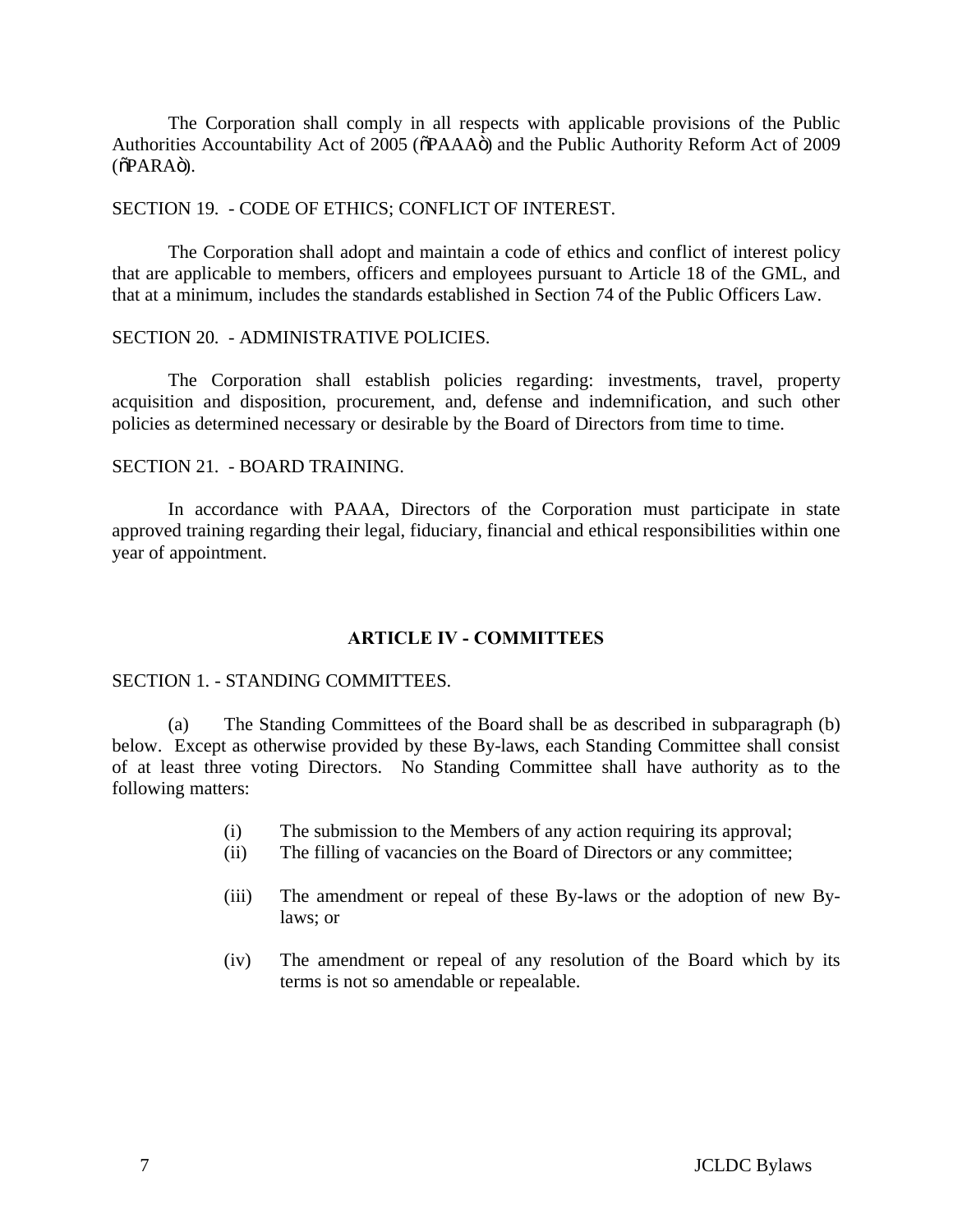- (b) The Corporation shall have the following Standing Committees:
- (i) Executive Committee. The Executive Committee shall consist of the officers of the Corporation and the immediate past chairman. The Executive Committee shall exercise the powers of the Board of Directors in the interim between meetings of the directors with general power to discharge the duties of the Board of Directors except as such power from time to time may be limited by the Board.
- (ii) Governance Committee. The Corporation hereby establishes and shall maintain a Governance Committee that shall: (1) keep the Board of Directors informed of current best governance practices; (2) review corporate governance trends; (3) update the Corporation<sub>os</sub> corporate governance principles; (4) advise the Council, as the Agency ts appointing entity, and the Agency, as sole Member of the Corporation, on the skills and experiences required of potential Board members; (5) examine ethical and conflict of interest issues; (6) perform self-evaluations; and (7) recommend periodic by-law revisions, including rules and procedures for the conduct of business of the Corporation. The Governance Committee shall operate and be governed by charter adopted by the Board of Directors and amended from time to time.
- (iii) Audit and Finance Committee. The Corporation hereby establishes and shall maintain an Audit and Finance Committee that shall recommend to the Board of Directors the hiring of a certified independent public accounting firm for the Corporation and the compensation to be paid to the accounting firm, provide direct oversight of the performance of the independent audit performed by; the accounting firm hired for such purpose, and to review proposals for the issuance of debt and to make recommendations regarding such proposed issuance. The Audit and Finance Committee shall operate and be governed by charter adopted by the Board of Directors and amended from time to time.

# SECTION 2. - SPECIAL COMMITTEES.

<span id="page-10-0"></span>The Board of Directors, by resolution adopted by a majority of the entire Board of voting Directors, may create Special Committees, which shall have only the powers specifically delegated to them and shall in no case have powers which are not authorized for Standing Committees. The members of Special Committees shall be appointed by the Chairman from among the Directors, with the approval of the Board.

# <span id="page-10-1"></span>SECTION 3. - MEETINGS.

Meetings of committees shall be held at such times and places as shall be fixed by the respective committee chairmen, or by vote of a majority of all of the members of the committee. Written notice shall be mailed (via regular mail or electronic mail) or delivered to all members of the committee prior to each meeting. Written minutes of the proceedings shall be kept at all committee meetings and shall be submitted at the next meeting of the Board. The Chairman, or his or her designee, may attend all committee meetings.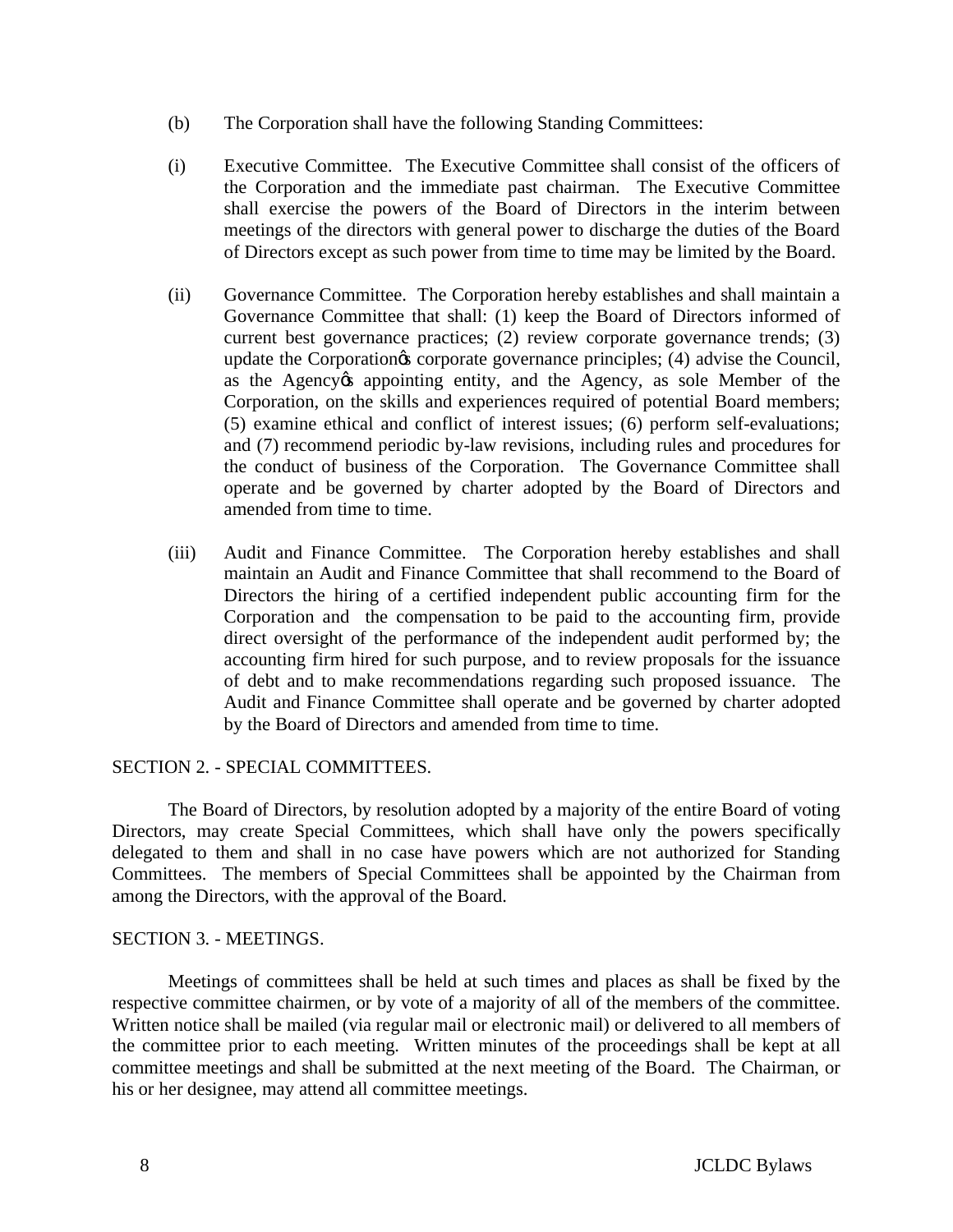## SECTION 4. - QUORUM.

Unless otherwise provided by resolution of the Board of Directors, a majority of all of the members of a committee shall constitute a quorum for the transaction of business.

# SECTION 5. - MANNER OF ACTING.

Any corporate action to be taken by a committee shall mean such action to be taken at a meeting of the committee. Action by a committee shall be taken by majority vote at a meeting. Any one or more members of a committee may participate in a meeting of the committee by means of a conference telephone or similar communications equipment allowing all persons participating in the meeting to hear each other at the same time. Participation by such means shall constitute presence in person at the meeting.

# <span id="page-11-4"></span><span id="page-11-2"></span><span id="page-11-1"></span><span id="page-11-0"></span>**ARTICLE V - OFFICERS**

# SECTION 1. 6 CHIEF EXECUTIVE OFFICER; CHIEF FINANCIAL OFFICER; OTHER OFFICERS.

The Corporation shall have a Chief Executive Officer ( $\delta$ CEO $\ddot{o}$ ), a Chief Financial Officer ( $\delta$ CFO $\ddot{o}$ ), and a Secretary and other officers and assistant officers as the Board of Directors may determine. The offices of CEO and Secretary shall not be held by the same person. No Director shall hold the office of CEO or of CFO. The officers shall have such duties as may be prescribed by these By-laws and the Board of Directors.

# SECTION 2. - TERMS OF OFFICERS.

The officers shall be elected by the voting Directors from among the members of the Board at its annual meeting. Unless a shorter term is provided in the resolution of the Board electing such officer, the term of office of each officer shall extend for one year after his or her election and until a successor is elected or appointed and qualified. Officers shall be eligible to serve an unlimited number of consecutive terms.

# <span id="page-11-6"></span><span id="page-11-5"></span>SECTION 3. - ADDITIONAL OFFICERS.

Additional officers may be elected for such period, have such authority and perform such duties, either in an administrative or subordinate capacity, as the Board of Directors may from time to time determine. Such positions may include an Acting Secretary, and any other position established by the Board of Directors from time to time.

# SECTION 4. - REMOVAL OF OFFICERS.

<span id="page-11-3"></span>Any officer may be removed by vote of the voting Directors, with or without cause, at any time, provided there is a quorum of not less than a majority of the entire Board of voting Directors present at the meeting at which such action is taken.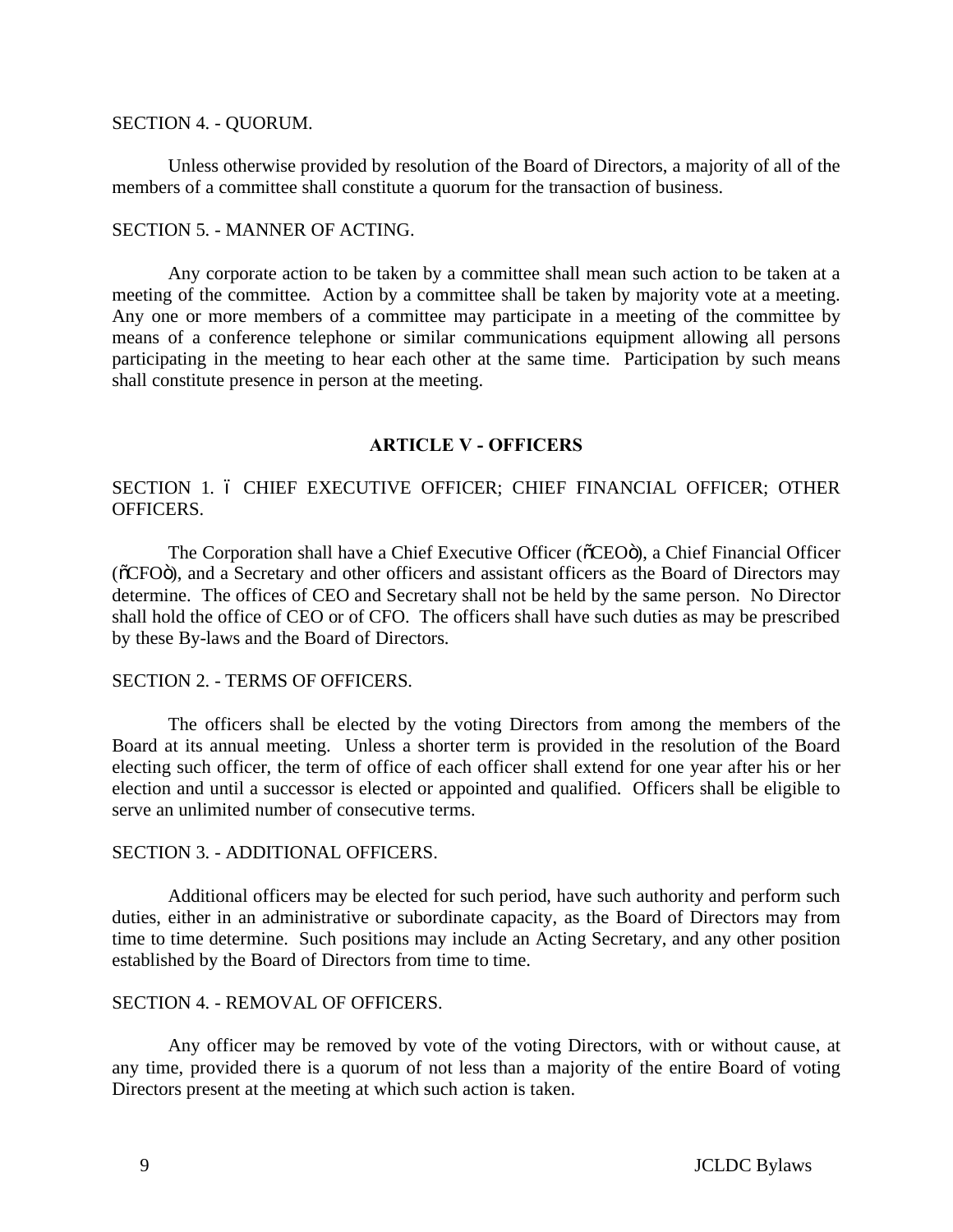### SECTION 5. - RESIGNATION.

Any officer may resign at any time by giving written notice to the Board of Directors, the Chairman or the Secretary. Any such resignation shall take effect at the time specified therein, or, if no time is specified, then on delivery. Acceptance of the resignation shall not be necessary to make it effective.

### SECTION 6. - VACANCIES.

A vacancy in any office of the Corporation shall be filled by the majority vote of the entire Board of voting Directors.

#### SECTION 7.6 CHIEF EXECUTIVE OFFICER.

The CEO shall be the chief executive officer of the Corporation and shall generally supervise all its affairs. The CEO shall perform such other duties as may be assigned to him or her from time to time by the Board of Directors.

# SECTION 8. - SECRETARY.

It shall be the duty of the Secretary to supervise the preparation of minutes of all meetings of the Members and the Board of Directors and its committees, the giving of all notices required to be given by the Corporation, and the keeping of a current list of the Corporation's Members, Directors and officers and their residence addresses. The Secretary shall be responsible for supervising the preparation and maintenance of the books and records of the Corporation. The Secretary shall attend to such correspondence as may be assigned to him or her and perform all the duties customarily incidental to that office and such other duties as may be assigned to him or her by the Board of Directors or the Chairman. From time to time, the Board of Directors may designate duties of the Secretary to an appointed Acting Secretary who will perform such duties as may be assigned to him or her.

### <span id="page-12-4"></span><span id="page-12-2"></span>SECTION 9.6 CHIEF FINANCIAL OFFICER.

<span id="page-12-3"></span><span id="page-12-1"></span><span id="page-12-0"></span>It shall be the duty of the CFO to oversee the financial affairs of the Corporation, report at each regular meeting of the Board of Directors, and participate in preparing the annual report of the Corporation and the filing of all required tax returns and other regulatory reports. The CFO shall perform such other duties as may be assigned to him or her by the Board of Directors or the Chairman. From time to time, the Board of Directors may employ or contract with an appointed Acting Treasurer to whom the Board of Directors may designate certain duties of the CFO and other such duties as may be assigned to him or her.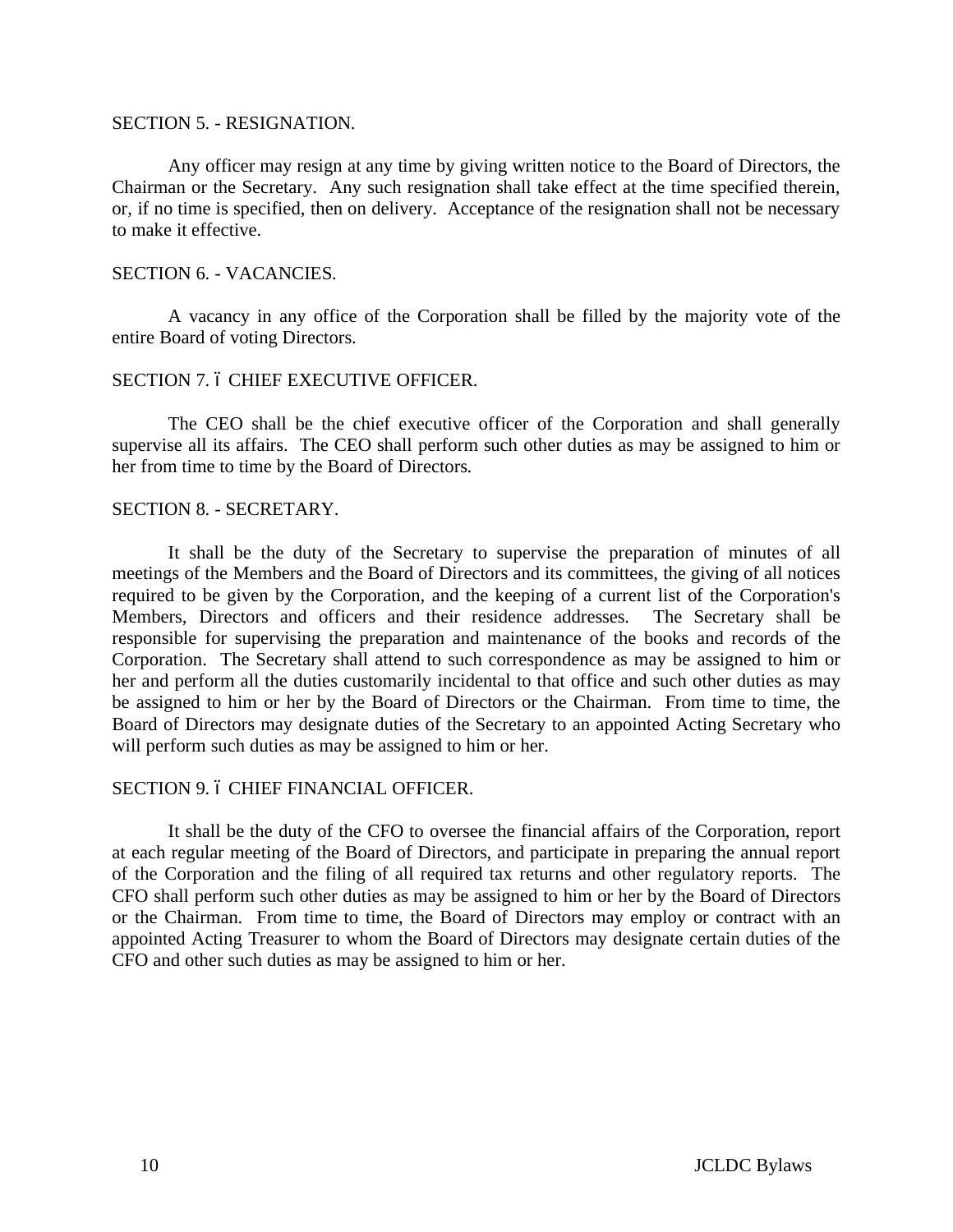# **ARTICLE VI - CONTRACTS, CHECKS, DRAFTS AND BANK ACCOUNTS**

# SECTION 1. - EXECUTION OF CONTRACTS.

The Board of Directors, except as these By-laws otherwise provide, may authorize any officer or officers, agent or agents, employee or employees, in the name of and on behalf of the Corporation, to enter into any contract or execute and deliver any instrument, and such authority may be general or confined to specific instances; but, unless so authorized by the Board of Directors, or expressly authorized by these By-laws, no officer, agent or employee shall have any power or authority to bind the Corporation by any contract or engagement or to pledge its credit or to render it liable pecuniarily in any amount for any purpose.

## SECTION 2. - LOANS.

No loans shall be contracted on behalf of the Corporation unless specifically authorized by the Board of Directors.

# SECTION 3. - CHECKS, DRAFTS, ETC.

All checks, drafts and other orders for the payment of money out of the funds of the Corporation, and all notes or other evidences of indebtedness of the Corporation, must be signed on behalf of the Corporation by the Chief Executive Officer and the Secretary, Chief Financial Officer or Acting Secretary.

### SECTION 4. - DEPOSITS.

<span id="page-13-1"></span>All funds of the Corporation not otherwise employed shall be deposited from time to time to the credit of the Corporation in such banks, trust companies or other depositories as the Treasurer may recommend and the Board of Directors approves.

### <span id="page-13-3"></span>SECTION 5. - INVESTMENTS.

<span id="page-13-5"></span><span id="page-13-4"></span><span id="page-13-2"></span><span id="page-13-0"></span>The Board of Directors may authorize the Corporation to contract with an investment advisor and custodian to manage its investments in accordance with an investment policy established by the Board.